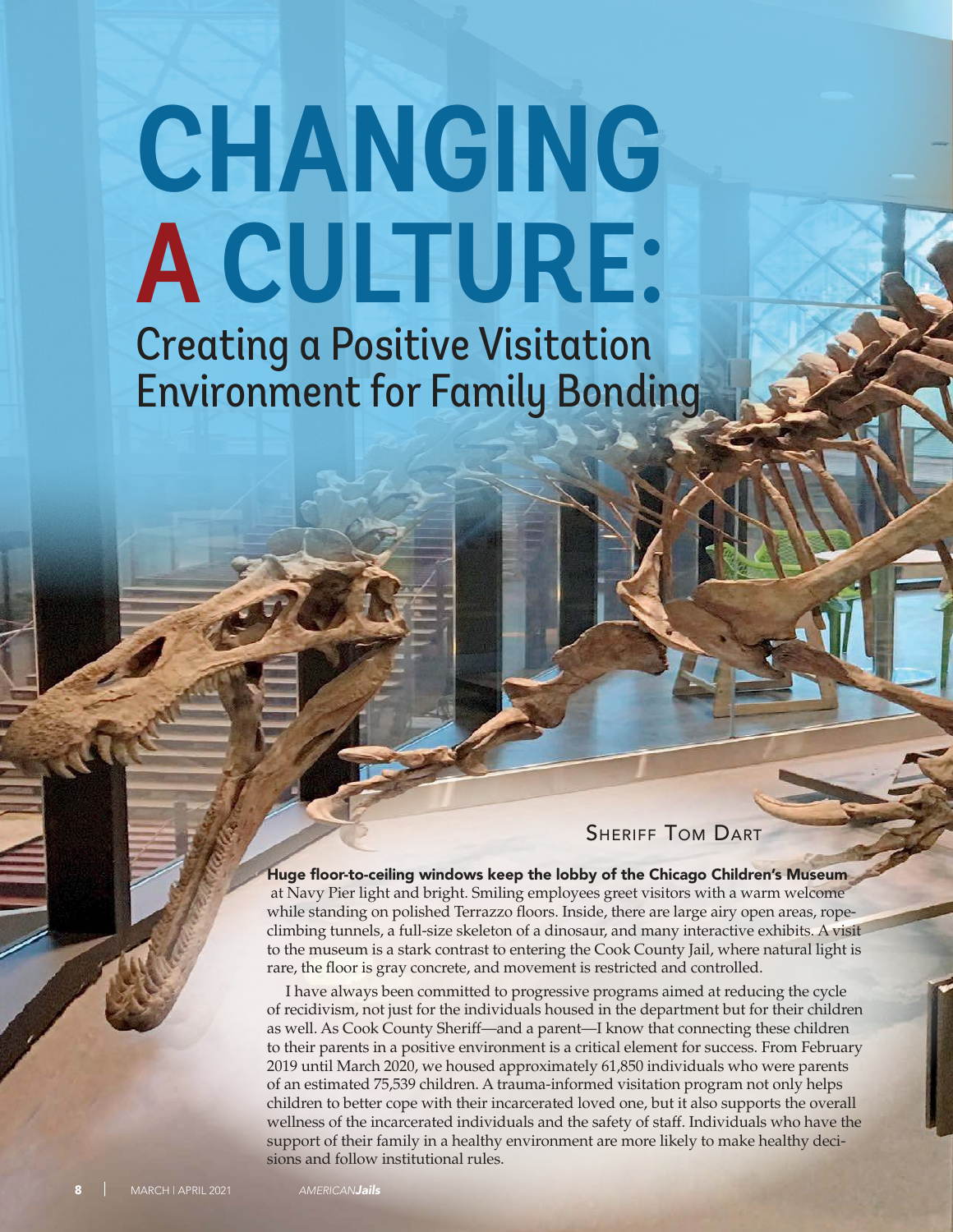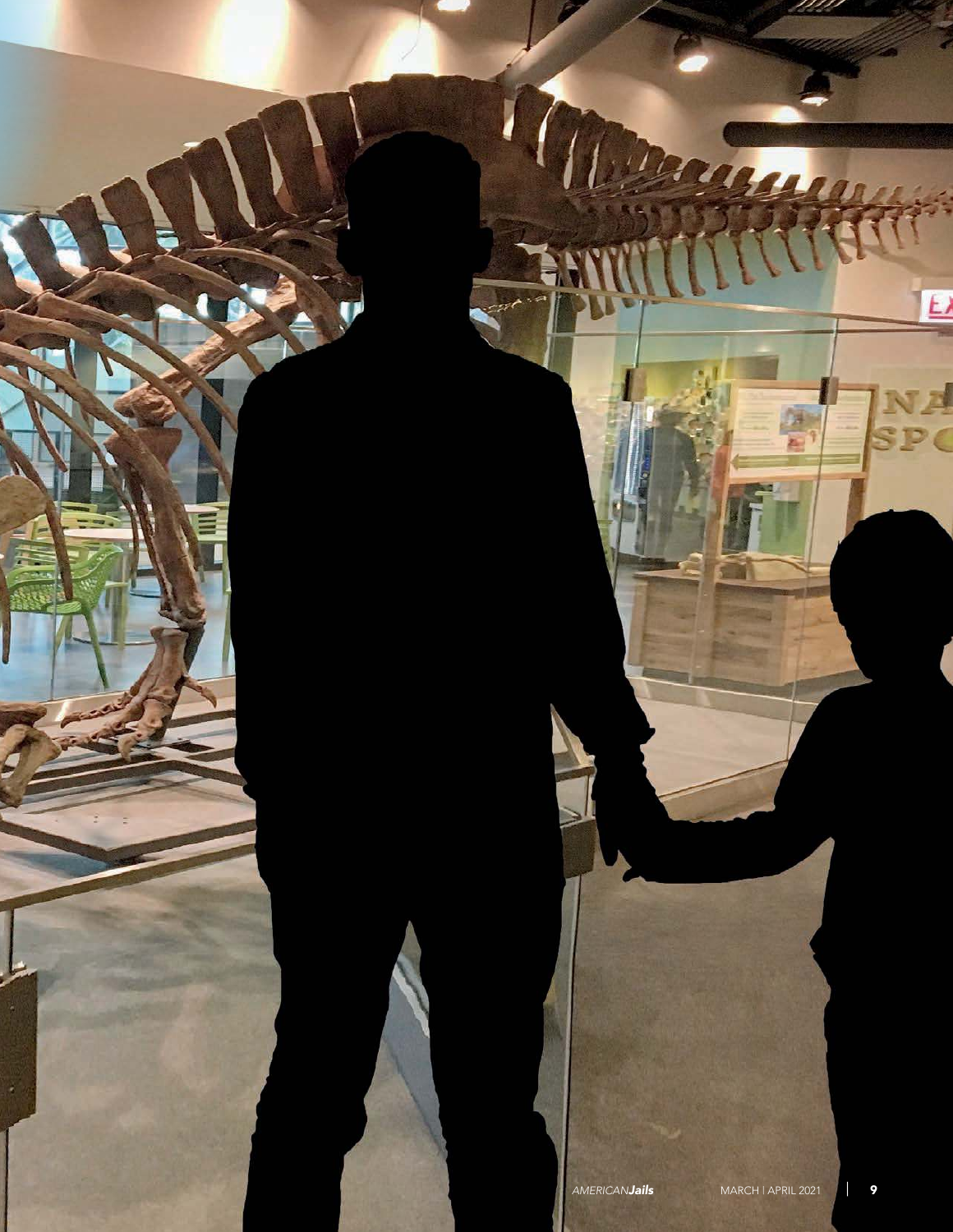## Creating a Positive Environment

Family members of incarcerated individuals are often called "hidden victims"—victims of the criminal justice system who are neither acknowledged nor given a platform to be heard. Children whose parents are involved in the criminal justice system may face psychological and emotional difficulties as well as social and economic hardships. One statistic indicates that, without adequate supports, children of incarcerated parents are on average six times more likely to be incarcerated themselves.

In addition, family members often say that visiting the jail environment is bad for children. The strict rules and regulations when entering the building can make them uneasy. "It is extremely loud and cold; they treat you like inmates," said Bobbi Davis, a mother whose husband was in jail on drug charges.

However, children are more likely to thrive when they are allowed to maintain positive relationships with their incarcerated loved ones. And the Cook County Department of Corrections (CCDOC) is eager to provide a healthy environment for the families of our incarcerated population.

To design a leading traumainformed jail visitation center and to build upon our existing practices, CCDOC partnered with Chicago Beyond, an impact investor that focuses on youth equity. Together, we worked to develop new visitation policies and to leverage knowledge from three different sources:

- academic research and the contact visitation programs of our peer jails,
- a pilot off-site visit for incarcerated fathers with their families, and
- an internal pilot project to build upon existing practices of the CCDOC.

A critical component of the development is the creation of a trauma-informed environment that minimizes potentially threaten-

Family members of incarcerated individuals are often called "hidden victims."

ing elements such as barbed wire and bars, and one that introduces humanity and compassion.

"While the intention of the American correctional institution is to ensure public safety, the reality is that it causes great harm to the most innocent—the children of incarcerated individuals," said Dr. Nneka Jones Tapia, Leader in Residence at Chicago Beyond. "We must modify policies, practices, and the environment in ways that mitigate the traumatic impacts of these institutions and truly align with its mission," Jones Tapia said.

#### An Afternoon at the Museum

It took a year of planning and development with Chicago Beyond, the Chicago Children's Museum (*www.chicagochildrensmuseum. org*), and the Center for Childhood Resilience at Lurie Children's Hospital to create the first of two pilot programs: a trauma-formed visit to the Chicago Children's Museum, where careful thought went into a security plan. The museum hosted the visit, donated books, and provided lunch for participants.

Five fathers in custody were bused to the children's museum to visit their children. They were selected based on their participation in one of the jail's wellness programs, and for demonstrating their desire for quality-of-life improvement. Tailored orientation scripts for families and fathers in English and Spanish were issued ahead of time.

The fathers were dressed in street clothes instead of the jail-issued, short-sleeved khaki shirts and uniform pants with black "DOC" lettering. The 19 correctional officers detailed to the trip underwent joint trauma training with museum staff and wore plain clothes. Because there was no indication that they were employees of CCDOC, the children simply saw them as adult visitors at the museum. Officers talked with fathers without referring to them as inmates or detainees and had friendly engagements with the children.

The museum was closed for the late afternoon to allow the fathers and their families to enjoy the museum in a secure environment with easy access to the exhibits. A photo booth gave the children an opportunity to take home a souvenir strip of pictures with their dad.

Bobbi Davis was thrilled to accept the opportunity to have her daughter visit her father in a familyfriendly setting. "She got to greet him, touch him, and hug him," Davis said. "She even got to take a picture with him; her smile showed that it lit up her heart."

# The Second Pilot Program for Fathers

For many years, select groups of women in our custody have been participating in contact visits with their children. Women are eligible after successfully completing six parenting classes. Participants in the Therapeutic Healing Recovery Initiative for Vitality and Empowerment, (THRIVE) program, which serves women who suffer from addiction, were also eligible. The visits are held in a child-friendly space created by Bright Spaces, a nonprofit organization with whom we partner. They create and support